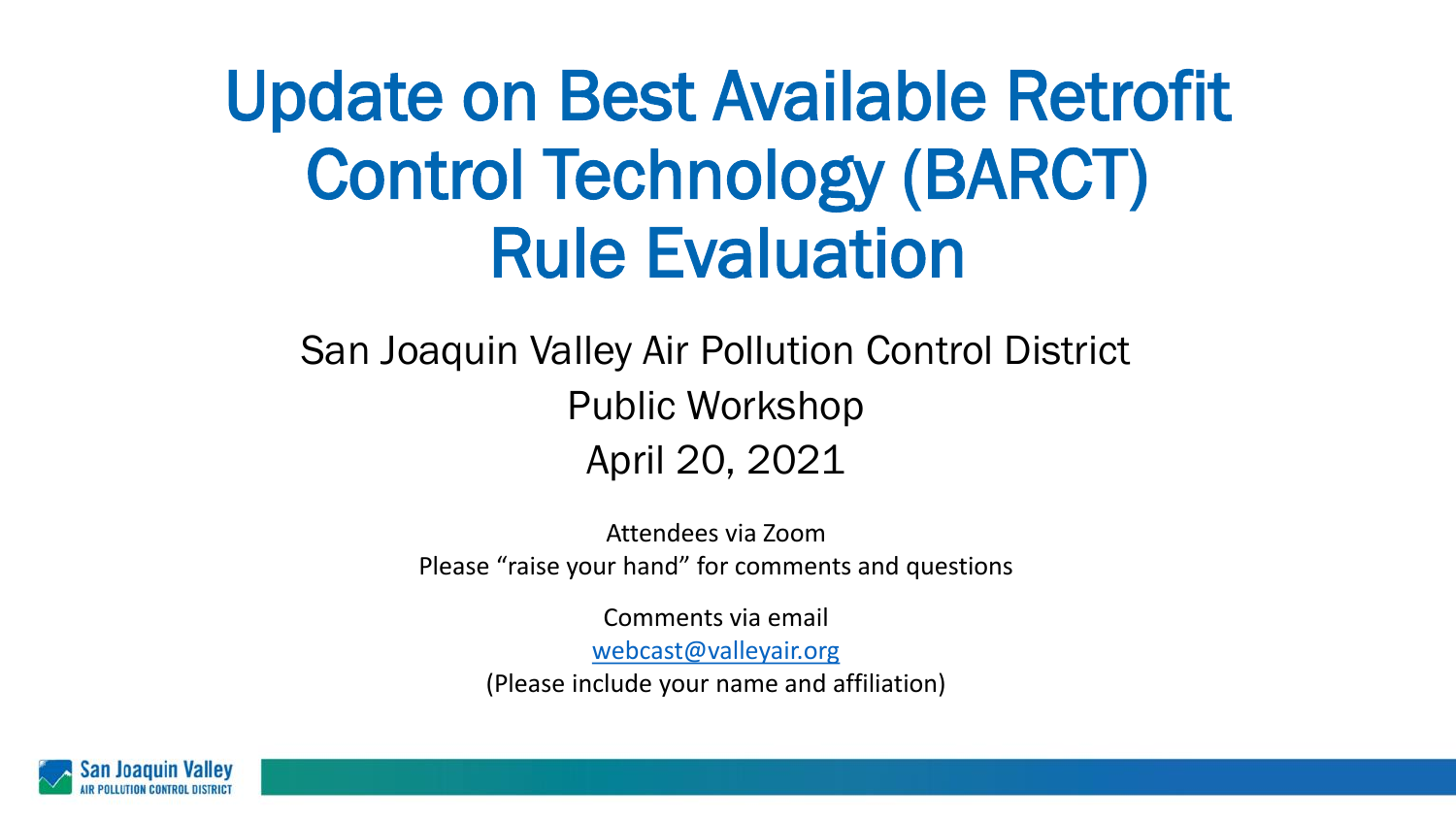## Decades of Stringent Air Quality Regulations

- District has long evaluated and implemented stringent control measures across all sources under its jurisdiction in efforts to attain federal standards
	- Adopted over 650 rules and rule amendments in order to control emissions from stationary sources and other local sources
	- District's New Source Review permitting regulation requires the use of the Best Available Control Technology (BACT)
- District stationary sources subject to BARCT since 1980s
- Robust and ongoing analysis necessary to demonstrate that District's rules continue to meet state and federal requirements, including BARCT
	- Increasingly stringent air quality standards
	- Control technologies continually evolving

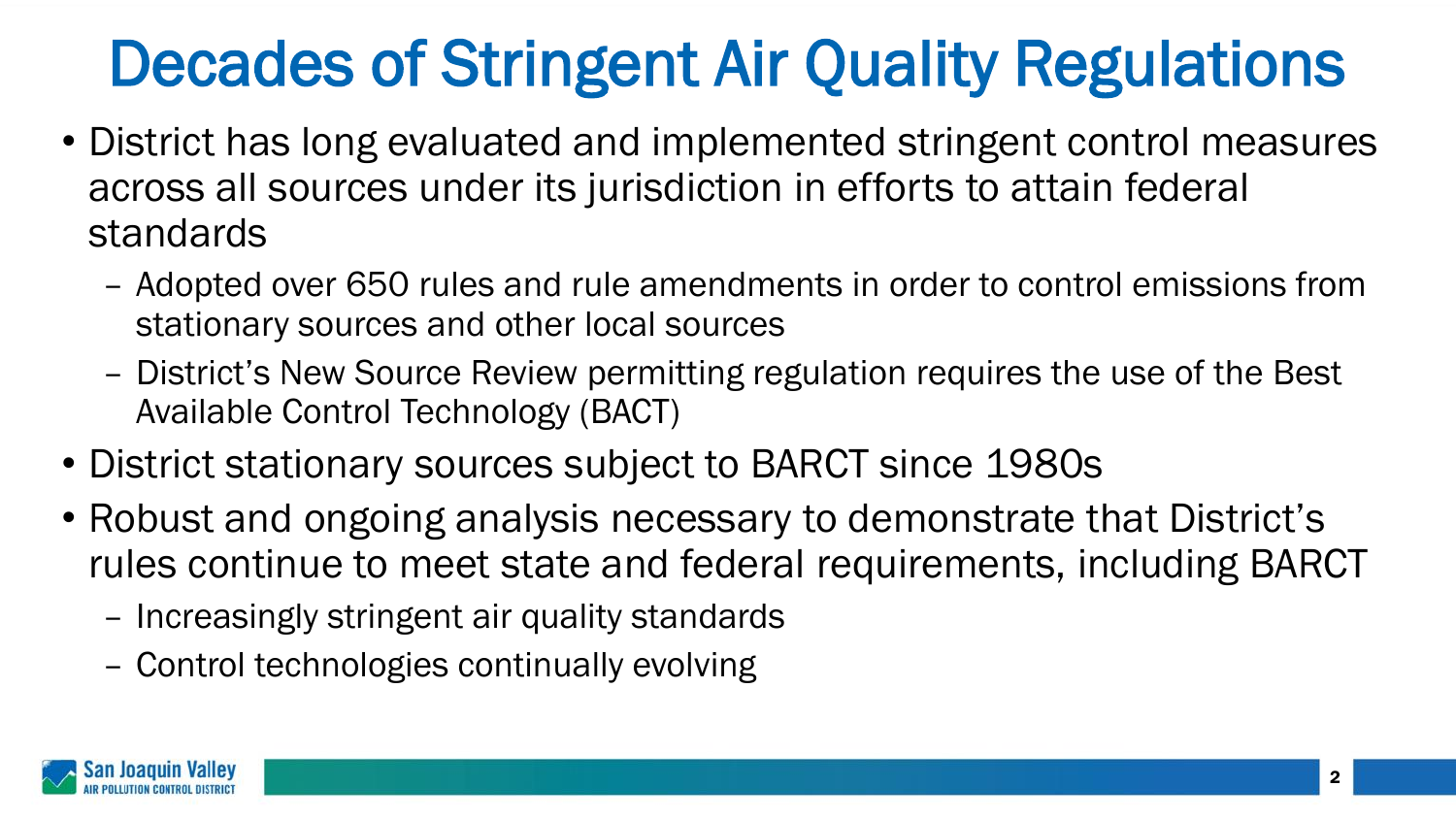## Update on AB 617 BARCT Review

- Best Available Retrofit Control Technology (BARCT) is an air emission limit for existing sources and is maximum degree of reduction achievable, taking into account environmental, energy and economic impacts
- AB 617 requires expedited BARCT review and implementation schedule for facilities in CARB's Cap-and-Trade Program
	- –AB 617 expedited BARCT requirements applicable to equipment that has not implemented BARCT since 2007
	- –109 facilities in San Joaquin Valley subject to expedited BARCT review
	- –District adopted schedule in December 2018, initially identified 16 rules subject to additional BARCT review
- Workshop held July 2020 provided update on rules evaluated in 2019

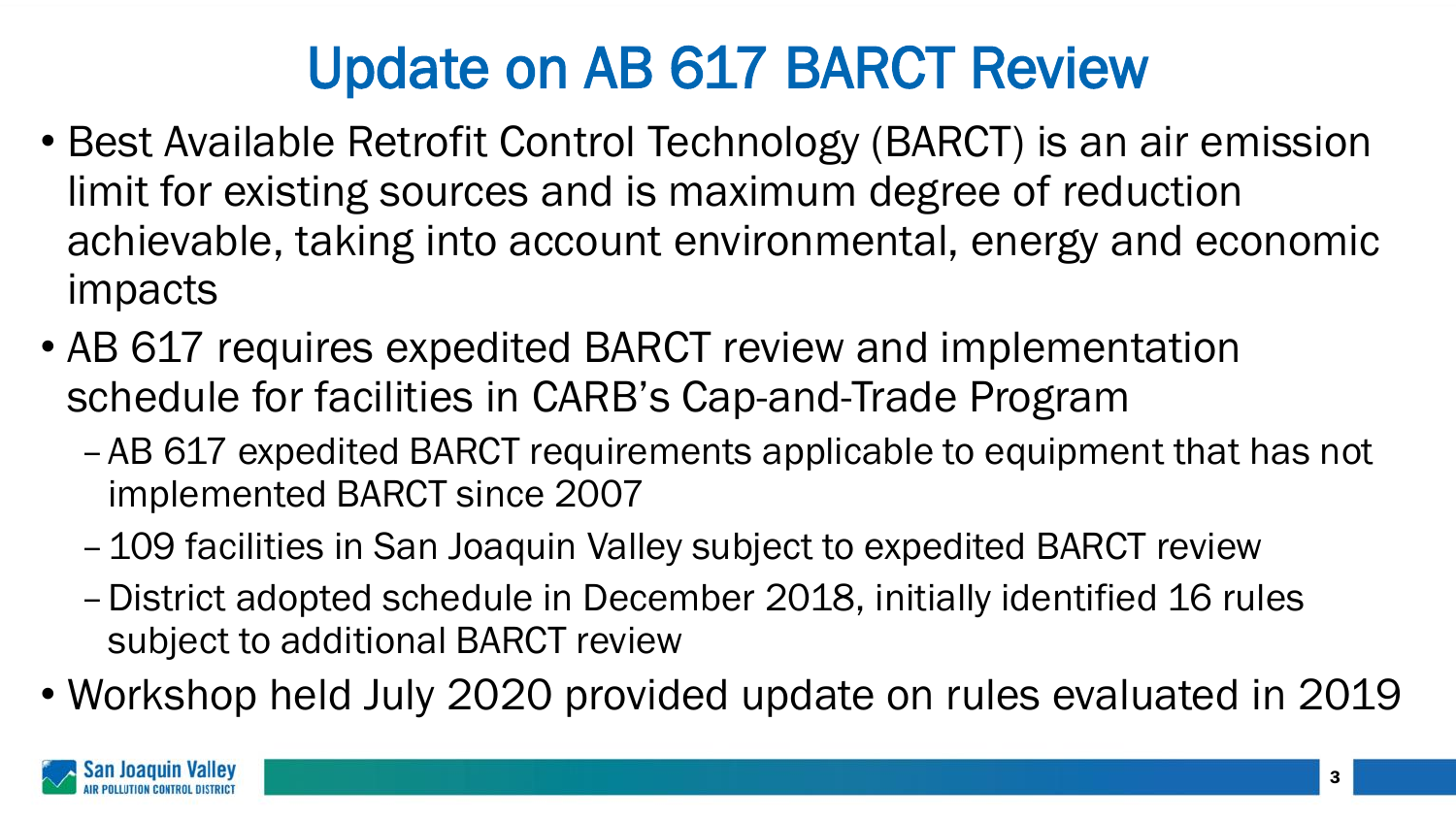#### Status of BARCT Implementation Schedule

| <b>Rule</b> | <b>Title</b>                                                                                                                               | <b>Determination Status</b>                        | <b>Determination</b><br><b>Schedule</b> | <b>Anticipated</b><br><b>District Rule</b><br><b>Adoption Date</b><br>(if necessary) |
|-------------|--------------------------------------------------------------------------------------------------------------------------------------------|----------------------------------------------------|-----------------------------------------|--------------------------------------------------------------------------------------|
| 4454        | Refinery Process Unit Turnaround                                                                                                           | Removed from Schedule - Rule Meets<br><b>BARCT</b> | 2019                                    | n/a                                                                                  |
| 4641        | Cutback, Slow Cure, And Emulsified Asphalt, Paving<br>And Maintenance Operations                                                           | Removed from Schedule - Rule Meets<br><b>BARCT</b> | 2019                                    | n/a                                                                                  |
| 4104        | <b>Reduction of Animal Matter</b>                                                                                                          | Removed from Schedule - Rule Meets<br><b>BARCT</b> | 2019                                    | n/a                                                                                  |
| 4409        | Components at Light Crude Oil Production Facilities,<br>Natural Gas Production Facilities, and Natural Gas<br><b>Processing Facilities</b> | Rule Development in Progress                       | 2019                                    | Q4 2021                                                                              |
| 4455        | Components at Petroleum Refineries, Gas Liquids<br>Processing Facilities, and Chemical Plants                                              | Rule Development in Progress                       | 2019                                    | Q4 2021                                                                              |
| 4702        | Internal Combustion Engines (VOC only)                                                                                                     | Rule Development in Progress                       | 2020                                    | Q2 2021                                                                              |
| 4623        | Storage of Organic Liquids                                                                                                                 | Rule Development in Progress                       | 2020                                    | Q4 2021                                                                              |

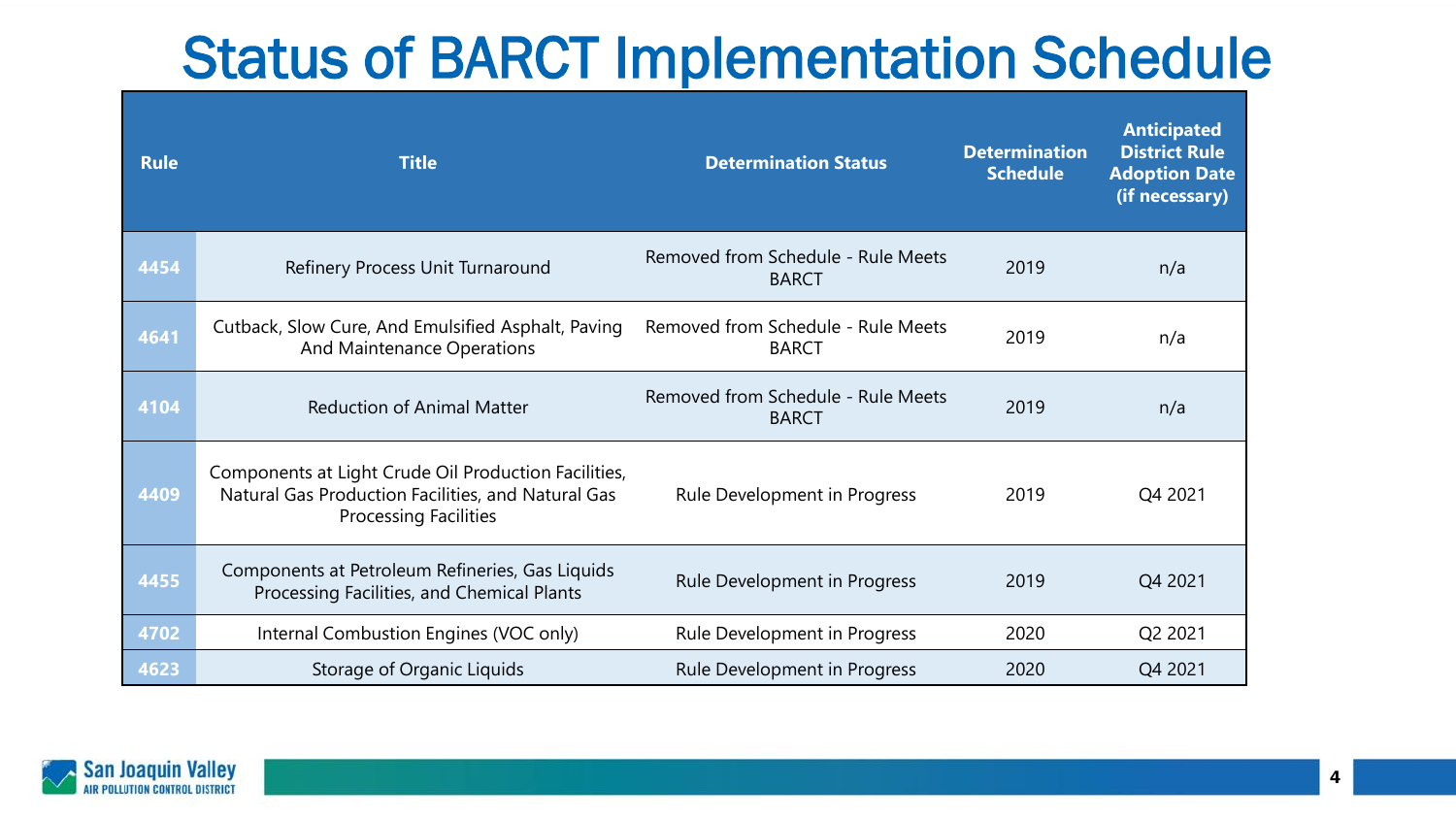#### Status of BARCT Implementation Schedule

| <b>Rule</b> | <b>Title</b>                                                                                                                       | <b>Determination Status</b>                                                                   | <b>Determination</b><br><b>Schedule</b> | <b>Anticipated</b><br><b>District Rule</b><br><b>Adoption Date</b><br>(if necessary) |
|-------------|------------------------------------------------------------------------------------------------------------------------------------|-----------------------------------------------------------------------------------------------|-----------------------------------------|--------------------------------------------------------------------------------------|
| 4694        | Wine Fermentation and Storage Tanks                                                                                                | Removed from Schedule - Emission<br>Units Exempt from Schedule under<br>CH&SC § 40920.6(c)(3) | 2020                                    | n/a                                                                                  |
| 4624        | Transfer of Organic Liquid                                                                                                         | Rule Development in Progress                                                                  | 2020                                    | Q4 2021                                                                              |
| 4603        | Surface Coating of Metal Parts and Products, Plastic Removed from Schedule - Rule Meets<br>Parts and Products, and Pleasure Crafts | <b>BARCT</b>                                                                                  | 2020                                    | n/a                                                                                  |
| 4601        | <b>Architectural Coatings</b>                                                                                                      | Completed - BARCT Rule Adopted                                                                | 2020                                    | n/a                                                                                  |
| 4401        | Steam-Enhanced Crude Oil Production Wells                                                                                          | Rule Development in Progress                                                                  | 2021                                    | Q4 2021                                                                              |
| 4566        | <b>Organic Material Composting Operations</b>                                                                                      | Removed from Schedule - Emission<br>Units Exempt from Schedule under<br>CH&SC § 40920.6(c)(3) | 2021                                    | n/a                                                                                  |
| 4625        | <b>Wastewater Separators</b>                                                                                                       | Under Evaluation in 2021                                                                      | 2021                                    | 2022                                                                                 |
| 4621        | Gasoline Transfer Into Stationary Storage Containers,<br>Delivery Vessels, and Bulk Plant                                          | Under Evaluation in 2021                                                                      | 2021                                    | 2022                                                                                 |
| 4402        | <b>Crude Oil Production Sumps</b>                                                                                                  | Under Evaluation in 2021                                                                      | 2021                                    | 2022                                                                                 |

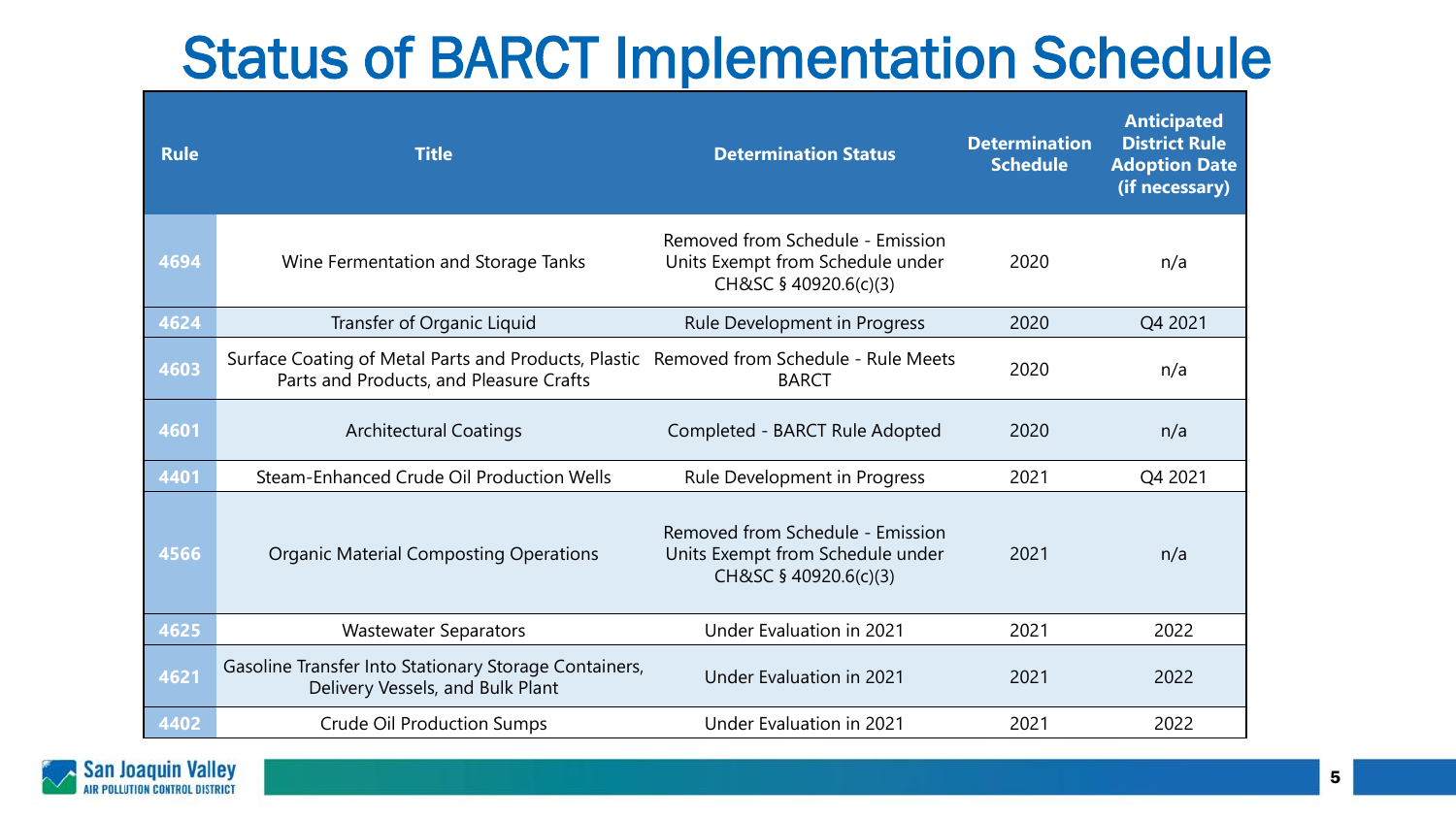### Update on AB 617 BARCT Review

- 2020 findings (five rules):
	- –The following rule was determined to meet BARCT
		- Rule 4603 Surface Coating of Metal Parts and Products, Plastic Parts and Products, and Pleasure Crafts
	- –The following two rules were determined to not be subject to the expedited BARCT evaluation Schedule
		- Rule 4694 Wine Fermentation and Storage Tanks
		- Rule 4566 Organic Material Composting Operations
	- –The following rules required a rule development process to satisfy BARCT
		- Rule 4601 Architectural Coatings rule amended 4/16/2020
		- Rule 4702 Internal Combustion Engines (VOC only) rule development in progress

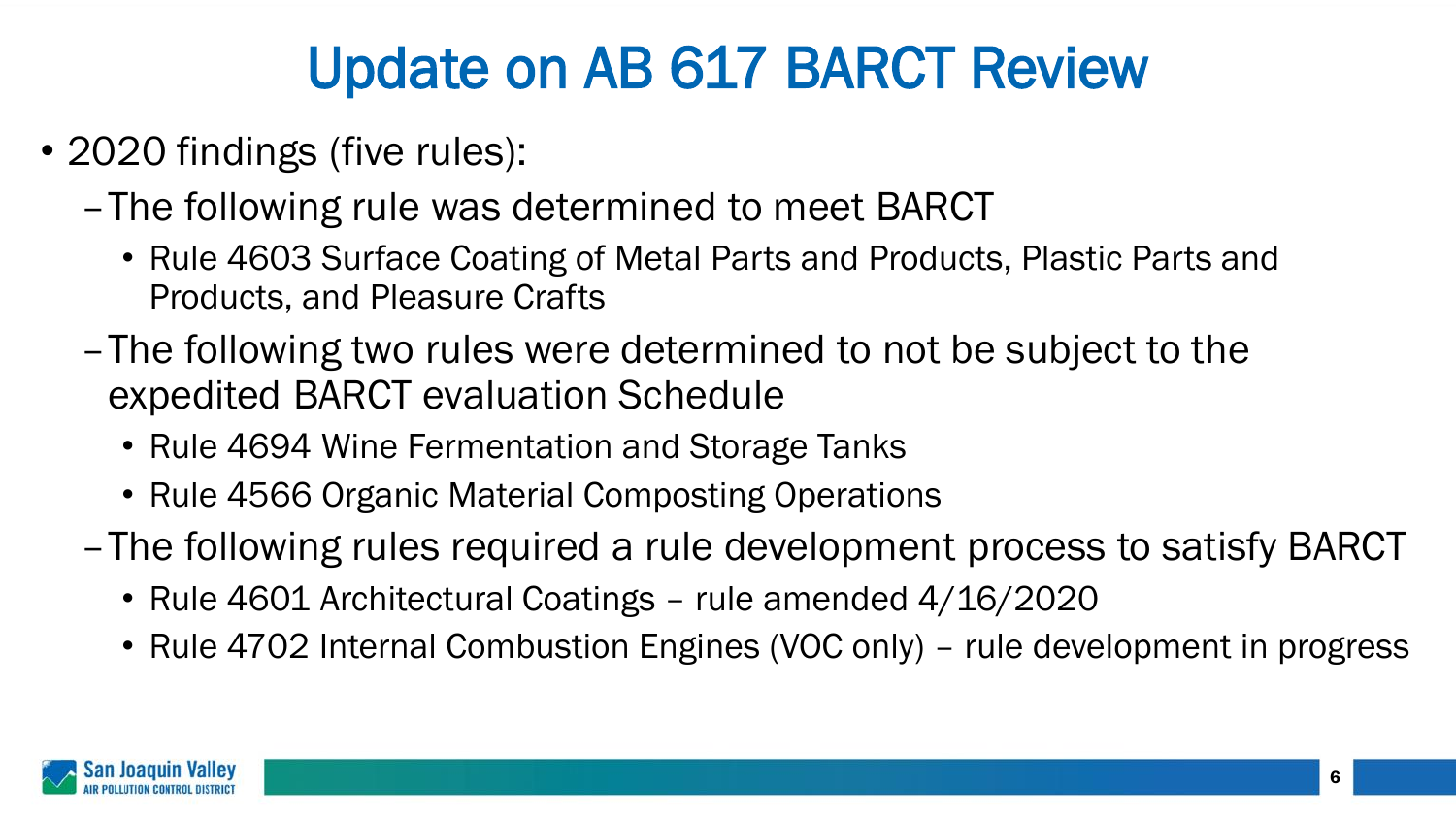- District Rule 4601 applies to the following source categories:
	- The manufacture, sale or use of architectural coatings within the District
- Benchmarks Evaluated
	- BAAQMD Reg. 8, Rule 3 Architectural **Coatings**
	- SCAQMD Rule 1113 Architectural **Coatings**
	- SMAQMD Rule 442 Architectural Coatings
- Conclusion
	- After the preliminary BARCT analysis, Rule 4601 was amended on 4/16/2020 to incorporate the 2019 CARB SCM for architectural coatings and add contingency measures to remove small container exemption
	- The amended requirements of Rule 4601 satisfy BARCT



- VCAPCD Rule 74.2 Architectural Coatings
- CARB Suggested Control Measure (SCM) (2019)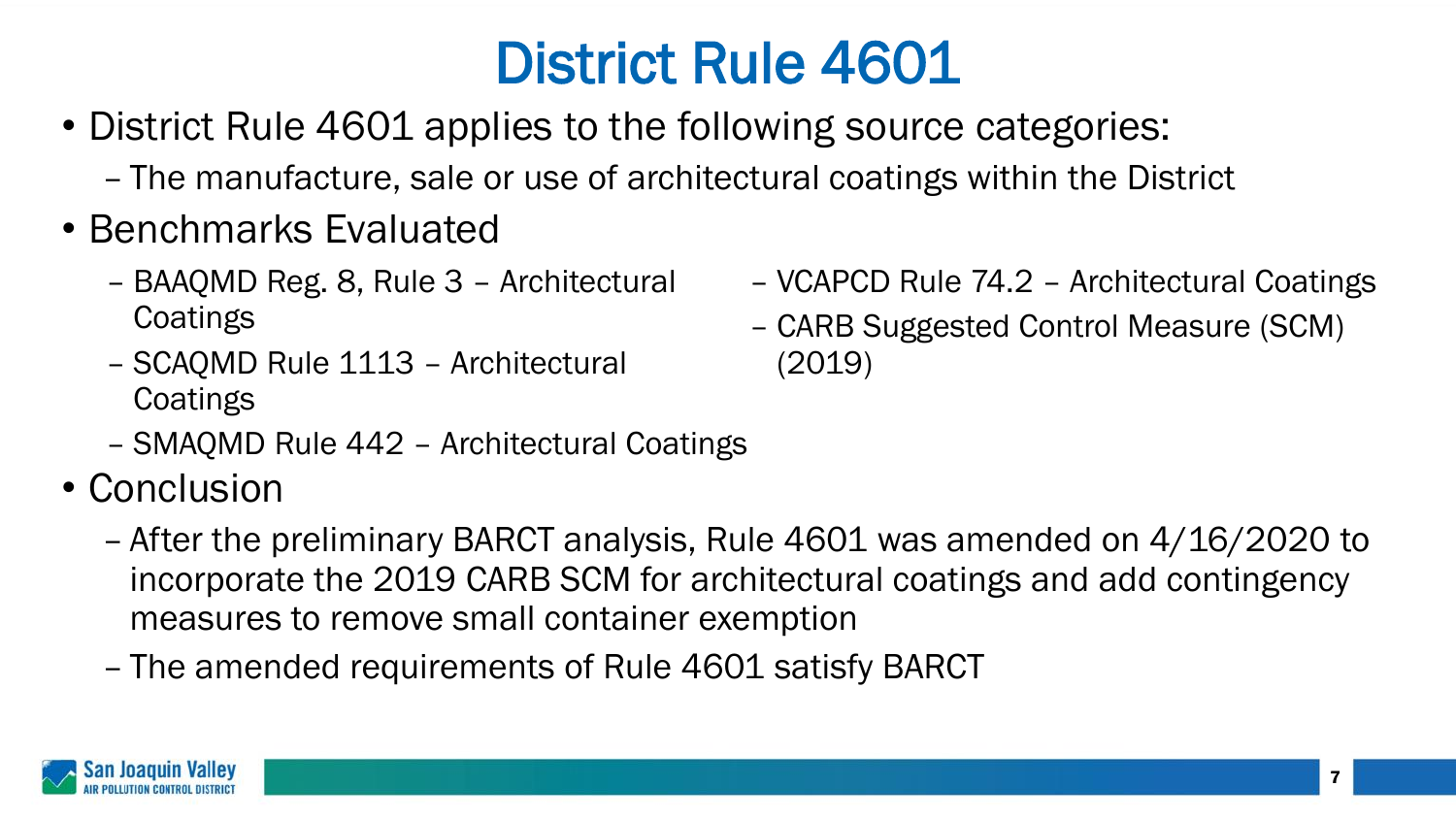- District Rule 4603 applies to the following source categories:
	- Surface coating of metal parts or products, large appliances parts or products, metal furniture, and plastic parts and products, automotive/transportation and business machine plastic parts and products, and pleasure crafts

#### • Benchmarks Evaluated

- BAAQMD Reg. 8, Rule 19 –Surface Preparation and Coating of Miscellaneous Metal Parts and Products
- SCAQMD Rule 1107 Costing of Metal Parts and Products
- SMAQMD Rule 4451 Surface Coating of Misc. Metal Parts and Products
- VCAPCD Rule 74.12 Surface Coating of Metal Parts and Products
- EPA NESHAP Subpart MMM Surface Coating of Metal Parts and Products
- EPA NESHAP Subpart HHHHH Paint Stripping and Misc. Surface Coating at Area Sources

#### • Conclusion

- Analysis determined there are no federal, state, or other air district rules are more stringent than Rule 4603
- District Rule 4603 satisfies BARCT

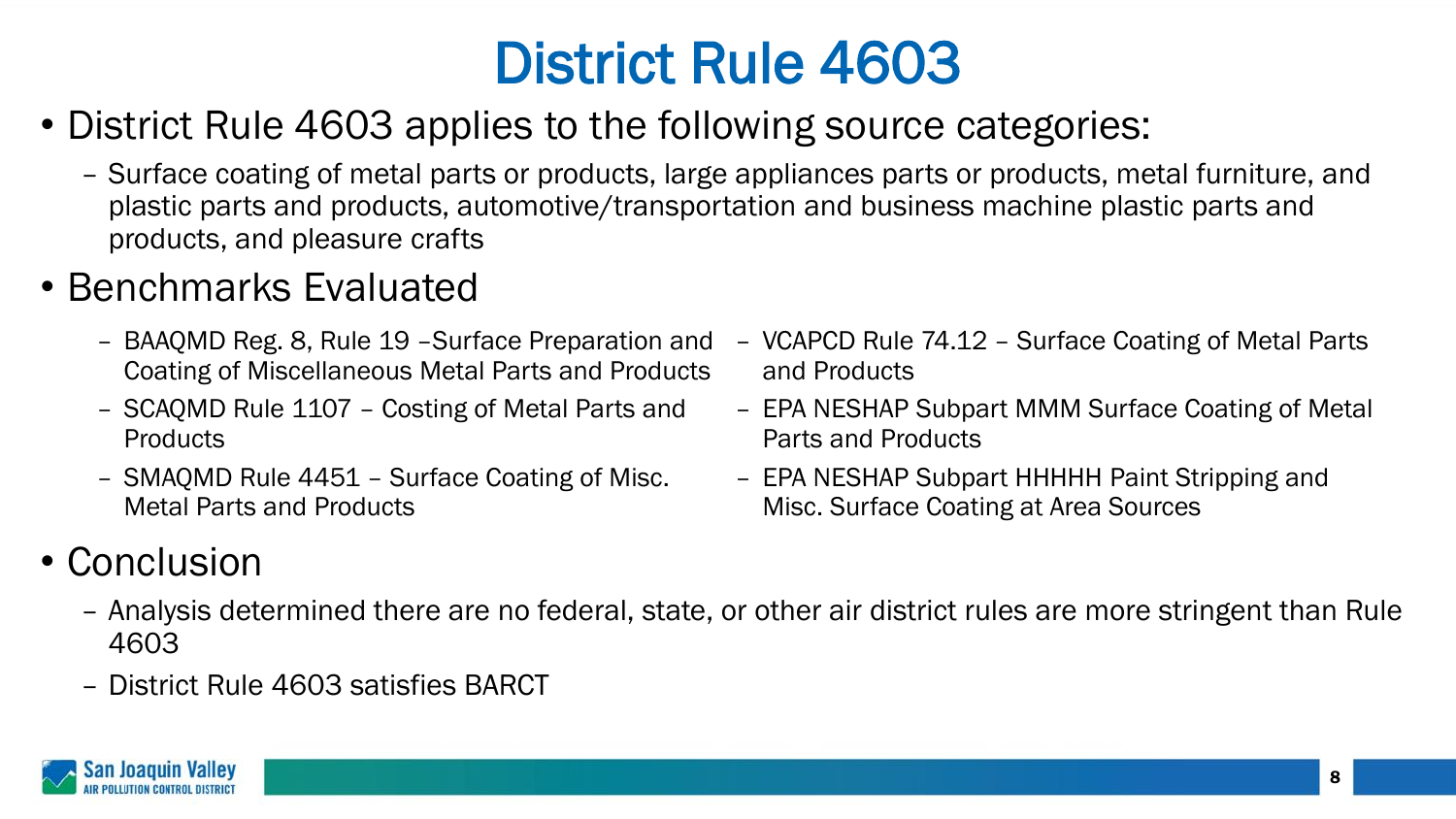- District Rule 4702 applies to the following source categories:
	- Internal Combustion Engines
- BARCT status
	- Rule 4702 determined to satisfy BARCT requirements for NOx in 2018 Expedited BARCT Schedule
	- Further BARCT analysis was required for VOC only
- Rule development process
	- Rule 4702 rule development process began in 2020 to increase the stringency of NOx and VOC emission limits for certain IC engines
	- –Next rule workshop scheduled for Q2 2021

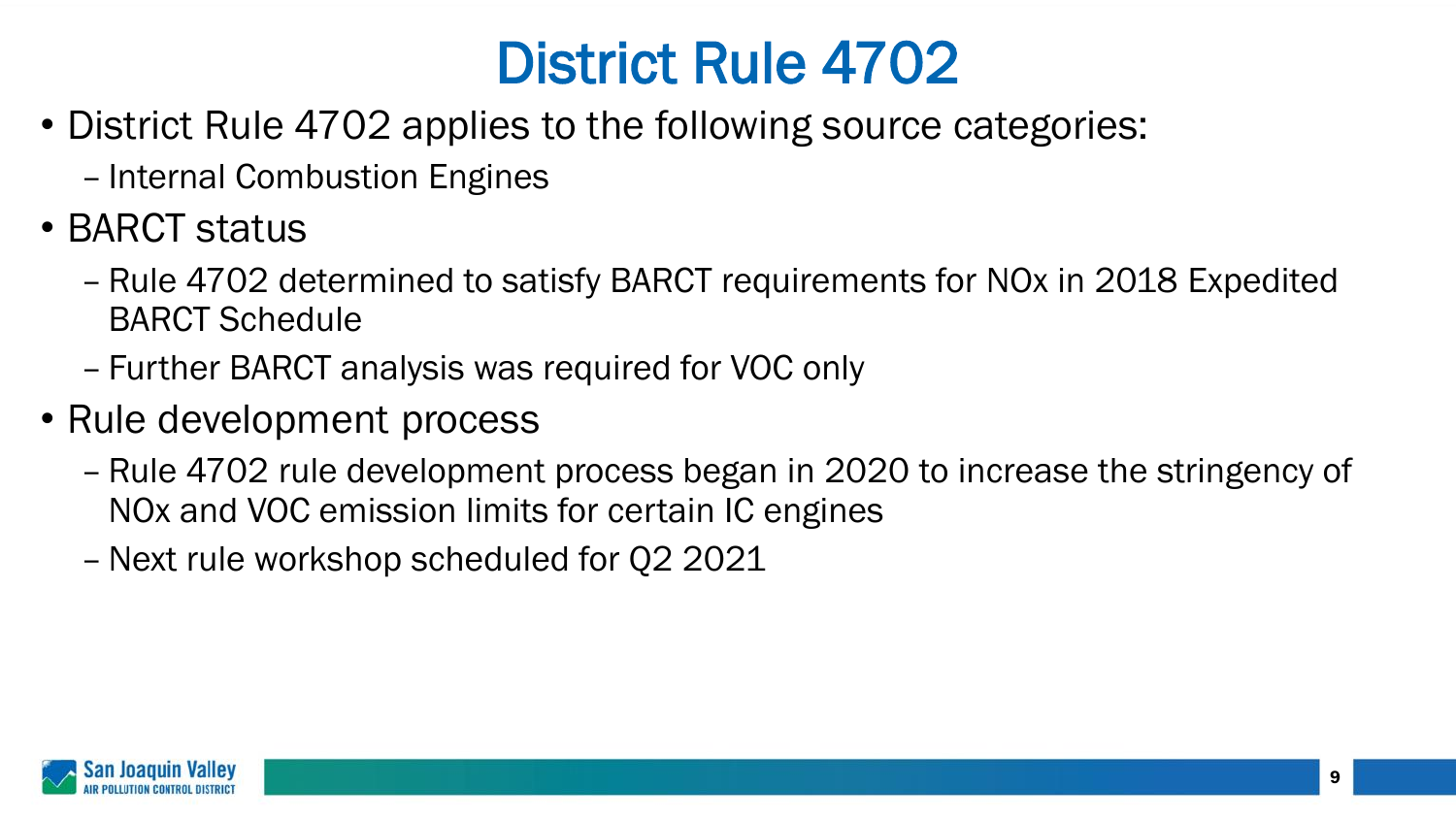- District Rule 4694 applies to the following source categories:
	- Wine Fermentation and Storage Tanks
- One facility subject to CARB's Cap-and-Trade Program was also subject to the requirements of Rule 4694.
- Requirements for Expedited BARCT Implementation Schedule
	- Specified in CH&SC Section 40920.6
	- Section 40920.6(c)(3) states "… The schedule shall not apply to an emission unit that has implemented BARCT due to a permit revision or new permit issuance since 2007."
- Rule 4694 was adopted on 12/15/05 and determined to meet BARCT at that time. Further, Rule 4694 determined to meet BARCT in the District's 2007 Ozone Plan.
- Per the Rule 4694 compliance schedule, permits for this facility were revised after 2007 to comply with Rule 4694, therefore the expedited BARCT implementation schedule does not apply per CH&SC Section 40920.6(c)(3).
- Therefore, Rule 4694 is not subject to expedited BARCT review.

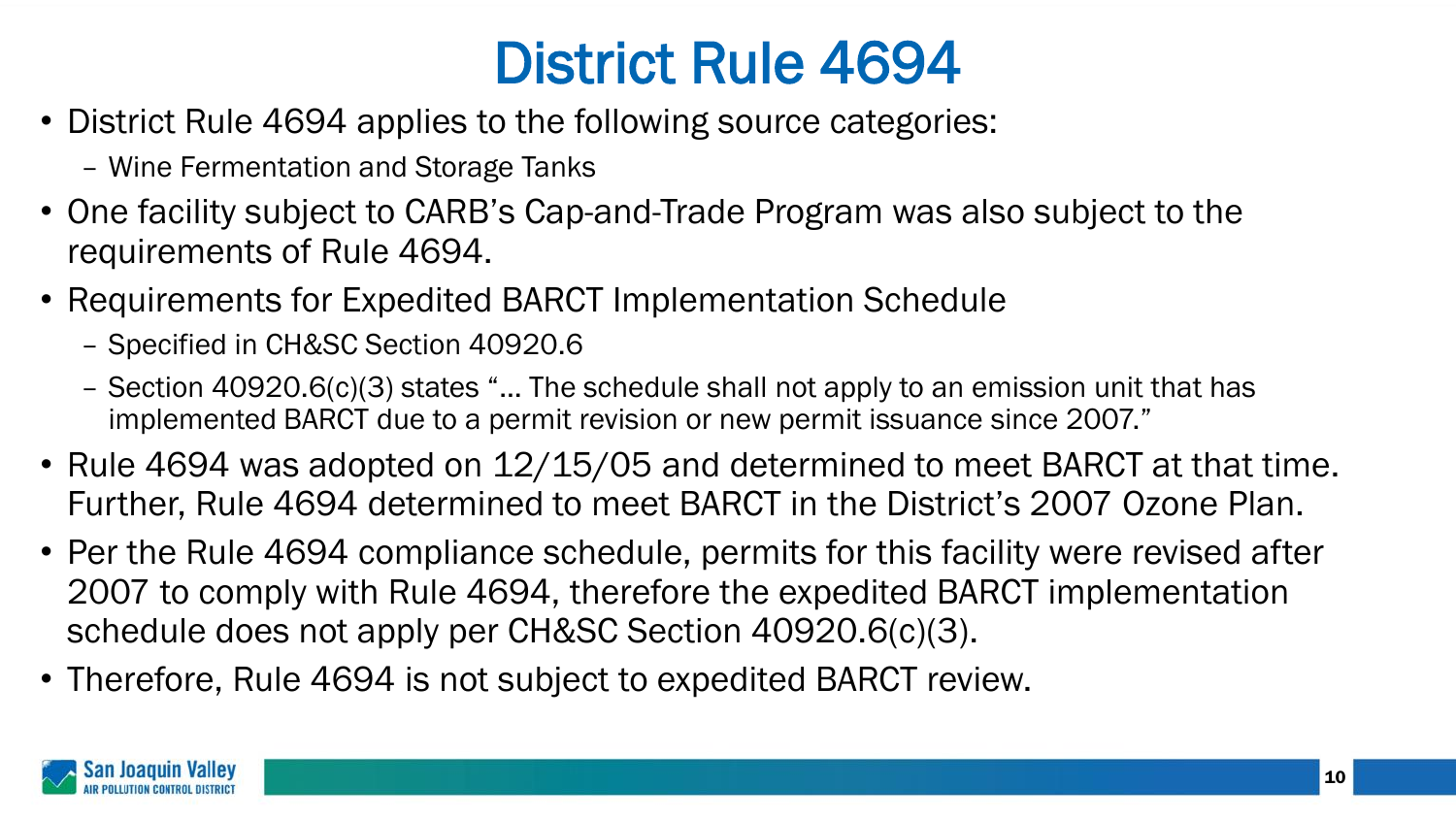- District Rule 4566 applies to the following source categories:
	- Organic Material Composting Operations
- One facility subject to CARB's Cap-and-Trade Program was also subject to the requirements of Rule 4566
- Requirements for Expedited BARCT Implementation Schedule
	- Specified in CH&SC Section 40920.6
	- Section 40920.6(c)(3) states "… The schedule shall not apply to an emission unit that has implemented BARCT due to a permit revision or new permit issuance since 2007."
- Rule 4566 was adopted on 8/18/11 and determined to meet BARCT at that time
	- Further, Rule 4566 determined to meet BARCT in the District's 2013 Ozone Plan
- Per the Rule 4566 compliance schedule, permits for this facility were revised after 2007 to comply with Rule 4566, therefore the expedited BARCT implementation schedule does not apply per CH&SC Section 40920.6(c)(3)
- Therefore, Rule 4566 is not subject to expedited BARCT review

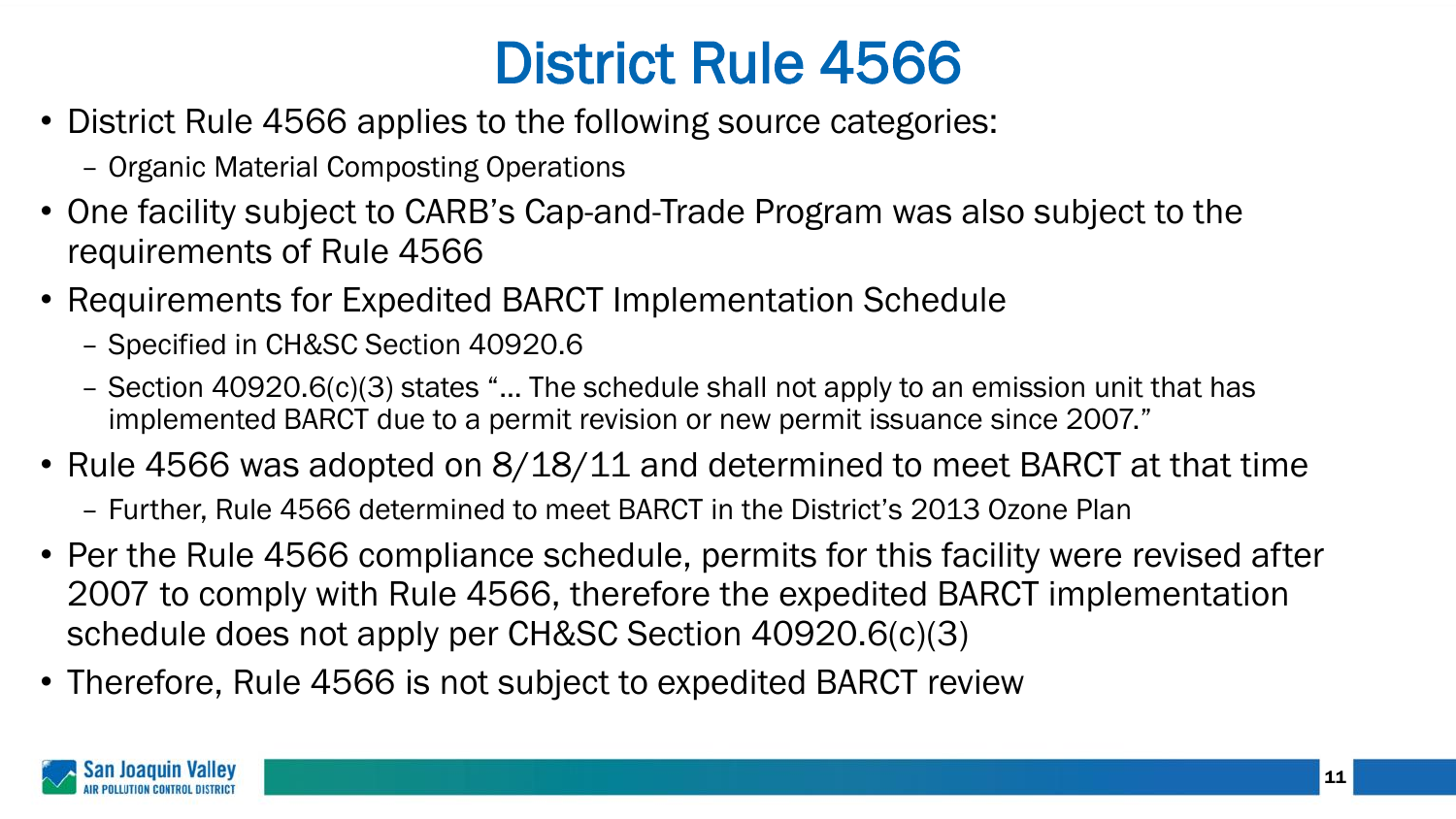# District Rule Making Process (if required)

- District rules developed through transparent public process, with emphasis placed on providing opportunities for public engagement and feedback through workshops and comment periods
- Updates provided to Governing Board, Citizens Advisory Committee and Environmental Justice Advisory Group
- Evening workshops held, interpretation services available



Public Participation and Comment Invited throughout Process